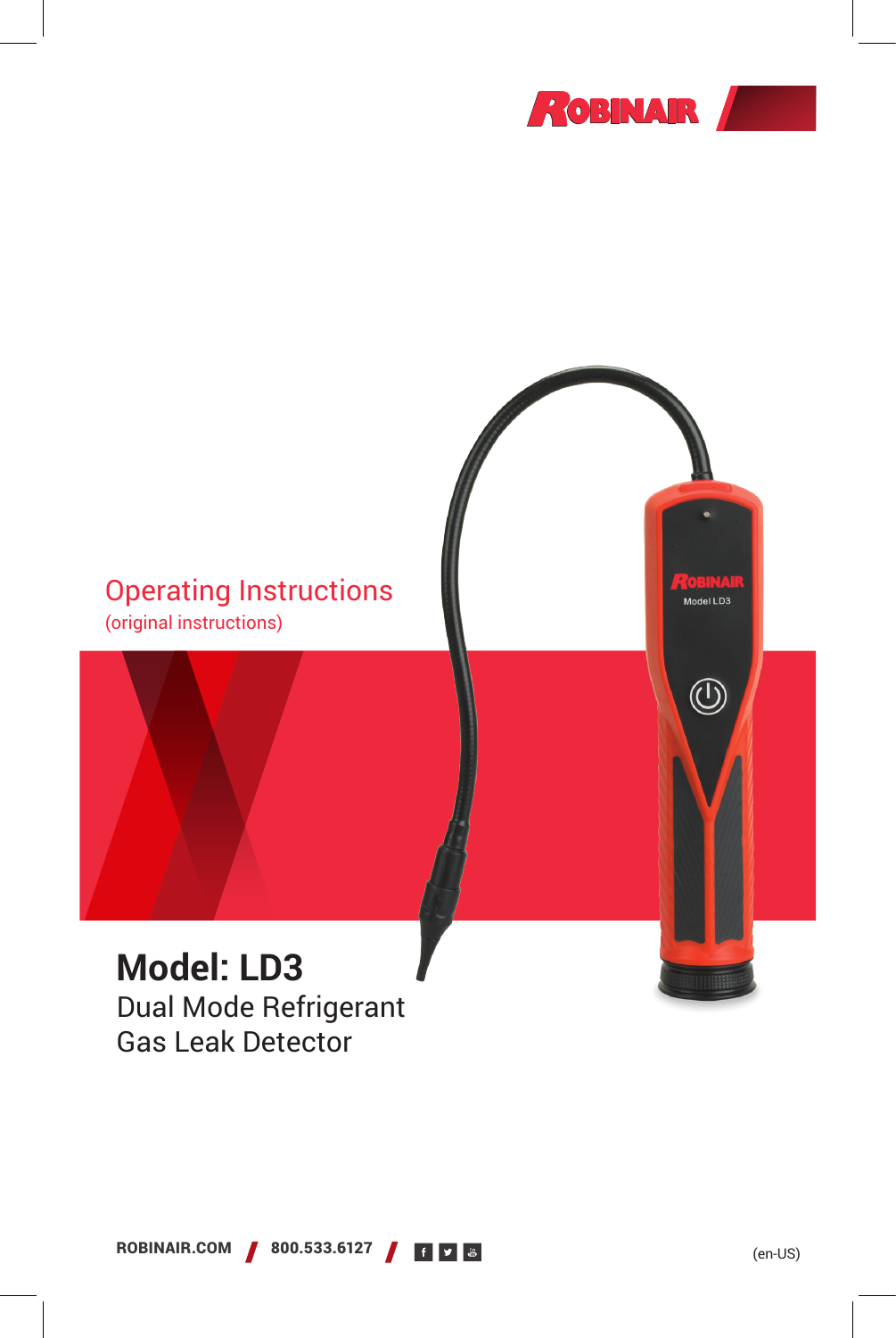## **Contents**

| $Introduction \ldots \ldots \ldots \ldots \ldots \ldots \ldots \ldots \ldots \ldots \ldots \ldots 3$ |
|------------------------------------------------------------------------------------------------------|
|                                                                                                      |
|                                                                                                      |
|                                                                                                      |
|                                                                                                      |
|                                                                                                      |
|                                                                                                      |
|                                                                                                      |
| EN14624/2005 Test Specifications  7                                                                  |
|                                                                                                      |
| Cross Sensitivity to Automotive Chemicals 8                                                          |
|                                                                                                      |
| Product Cleaning Instructions9                                                                       |
| Return for Repair Policy & Warranty Policy  9                                                        |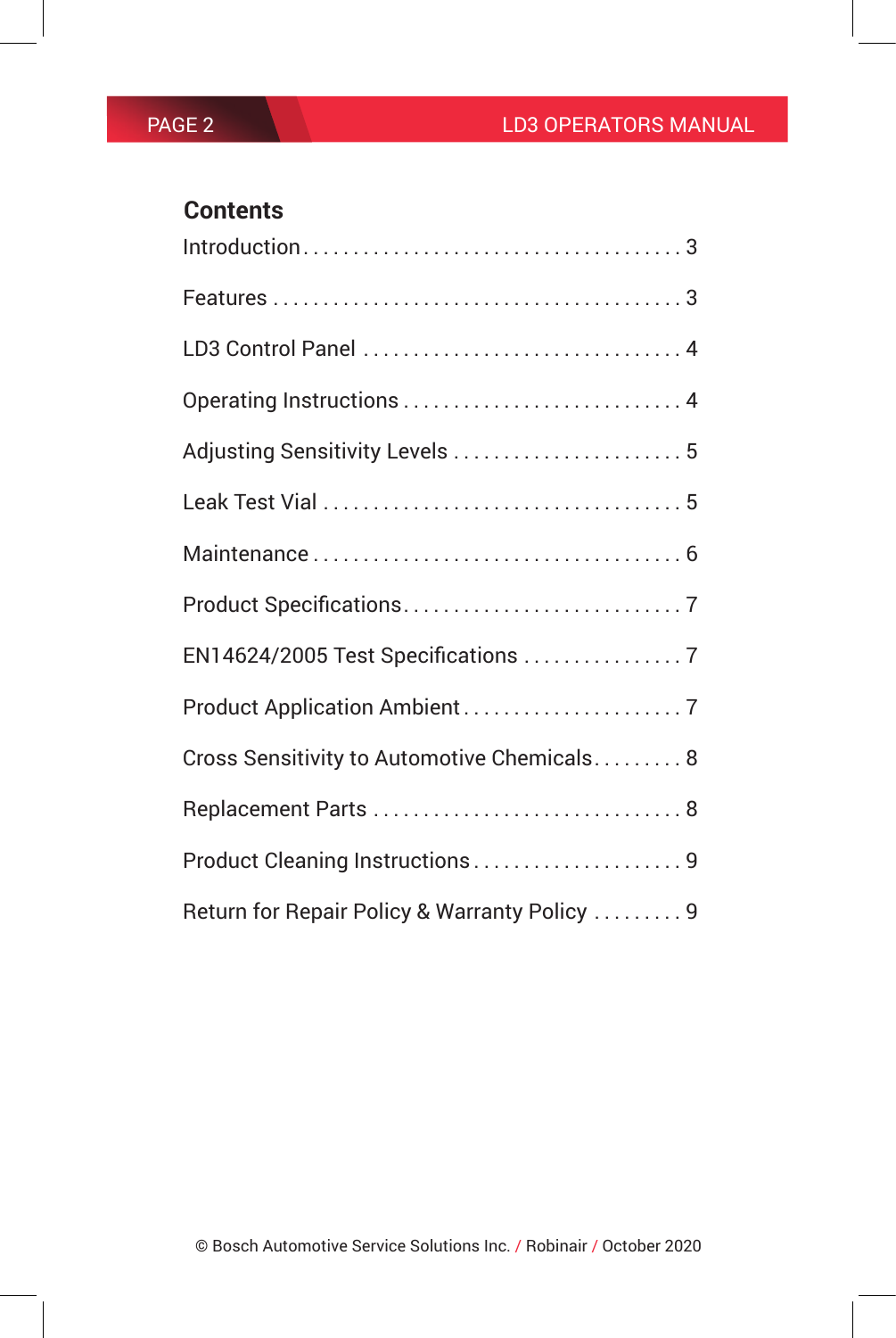### **Introduction**

The LD3 features a long life solid electrolyte semiconductor sensor technology that is designed to detect all CFC, HCFC, HFC, and HFO refrigerants including R-1234YF (HFO), R-134A (HFC), R-410A (HFC), R-22 (HCFC), R-407C (HFC), R-507 (HFC), R-12 (CFC), R-404C (HFC). The LD3 is designed to detect all SNAP approved refrigerant blends.

The LD3 does not require rechargeable batteries.

### **Features**

Long life, stable sensor R1234yf sensitivity .015 oz/yr R134a sensitivity .05 oz/yr Certified to SAE J2791, J2913, ASHRAE 173-2012, EN14624-2012 Automatic calibration and reset to ambient 3 adjustable sensitivity levels Low battery indicator True mechanical pump Uses 4 AA alkaline batteries CE Certified Comfortable Santoprene handle grip 2-year warranty includes sensor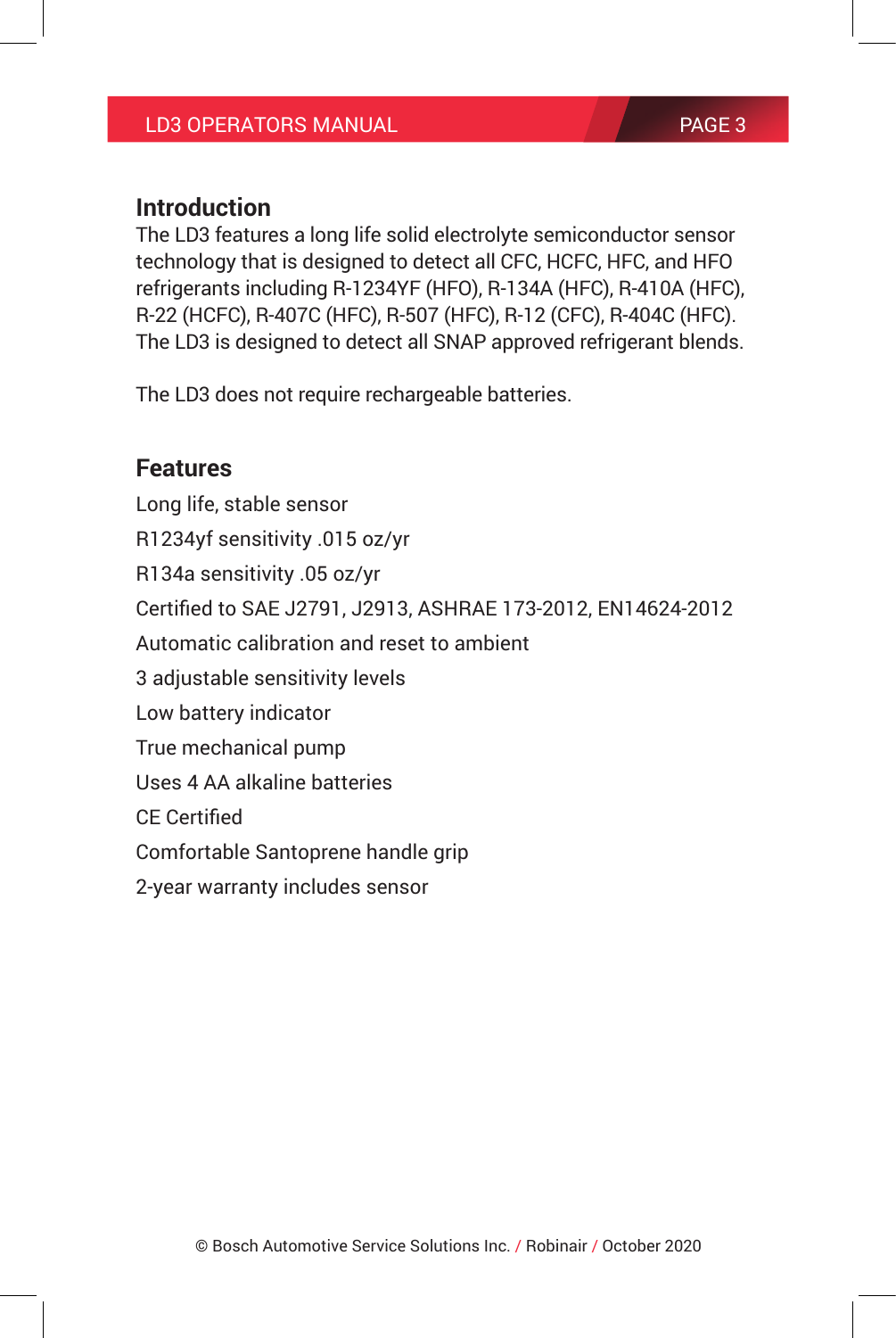

### **LD3 Control Panel**



### **Operating Instructions**

- 1. **Turn On:** Press the ON/OFF button once to turn on and again to turn off. **NOTE: For SAE J2913 sensitivity setting for R1234yf Mode hold down ON/OFF button until is the LED turns displays red.**
- 2. **Warm Up:** The detector automatically starts heating the sensor. During the heating cycle the detector will sound a slow "beep" and the LED will alternate colors; green, red, yellow. The warm up cycle is complete when the audio beep increases in frequency and the LED turns to constant green (the default sensitivity level). Warm up is usually less than 20 seconds.
- 3. **Search:** Move the probe tip towards a suspected refrigerant leak at the rate of less than 2 inches (~50 mm) per second, no more than 1/4 inch (~5 mm) away from the suspected source.
- 4. **Detection:** If a leak exists, the sound will increase in rate and pitch.

**NOTE: The leak detector responds to changes in refrigerant concentration. When detection occurs, move the probe away from the source and back again to confirm the leak source. The detector alarm will reset if the probe is held fixed at the source (see Automatic Calibration Feature).**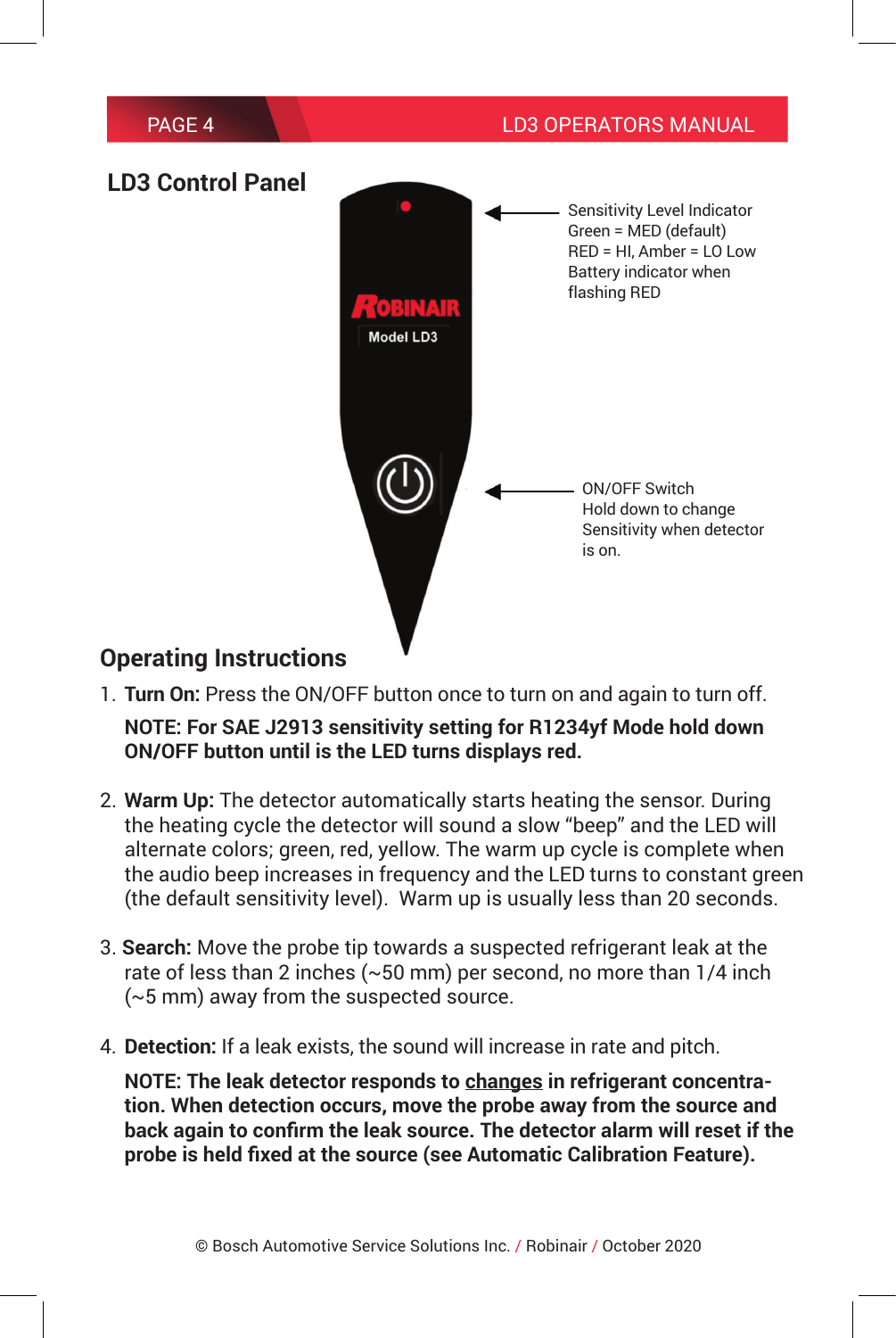### **Adjusting Sensitivity Levels**

In addition to the automatic calibration, the audio alarm trigger level can be set by the user to 3 different sensitivity levels- **LO (Yellow)**, **MED (Green)**, **HI (Red)**. If the detector is continuously alerting while pulled away from the suspected area of the leak, the sensitivity level can be adjusted so the detector will only alert when the sensor is close to the source of the leak.

The Leak Detector will default to the **MED (Green)** sensitivity level automatically once the unit comes out of the warm up cycle. To change sensitivity levels when the detector is on, press and hold the ON/OFF button down for several seconds. The indicator LED at the top of the keypad will scroll changing colors; **Green for MED**, **Red for HI** and **Yellow for LO**. Release the button when the desired sensitivity level is displayed.

### **Leak Test Vial**

The leak detector comes with a Leak Test Vial that allows the user to verify the detector is performing properly. Check the expiration date on the vial before testing the leak detector.

### **To test:**

- 1. Remove the colored label dot on the center of the screw cap to expose the vent hole. (see fig. below)
- 2. Turn on the detector and allow the unit to complete the warm up cycle. Set sensitivity level to HIGH.
- 3. Place the sensor close to the hole in the Leak Test Vial. The beep rate should increase indicating that the sensor and electronics are working properly.

**NOTE: The leak detector responds to changes in refrigerant concentration. When detection occurs, move the probe away from the source and back again to confirm the leak source. The detector alarm will reset if the probe is held fixed at the source (see Automatic Calibration Feature).**

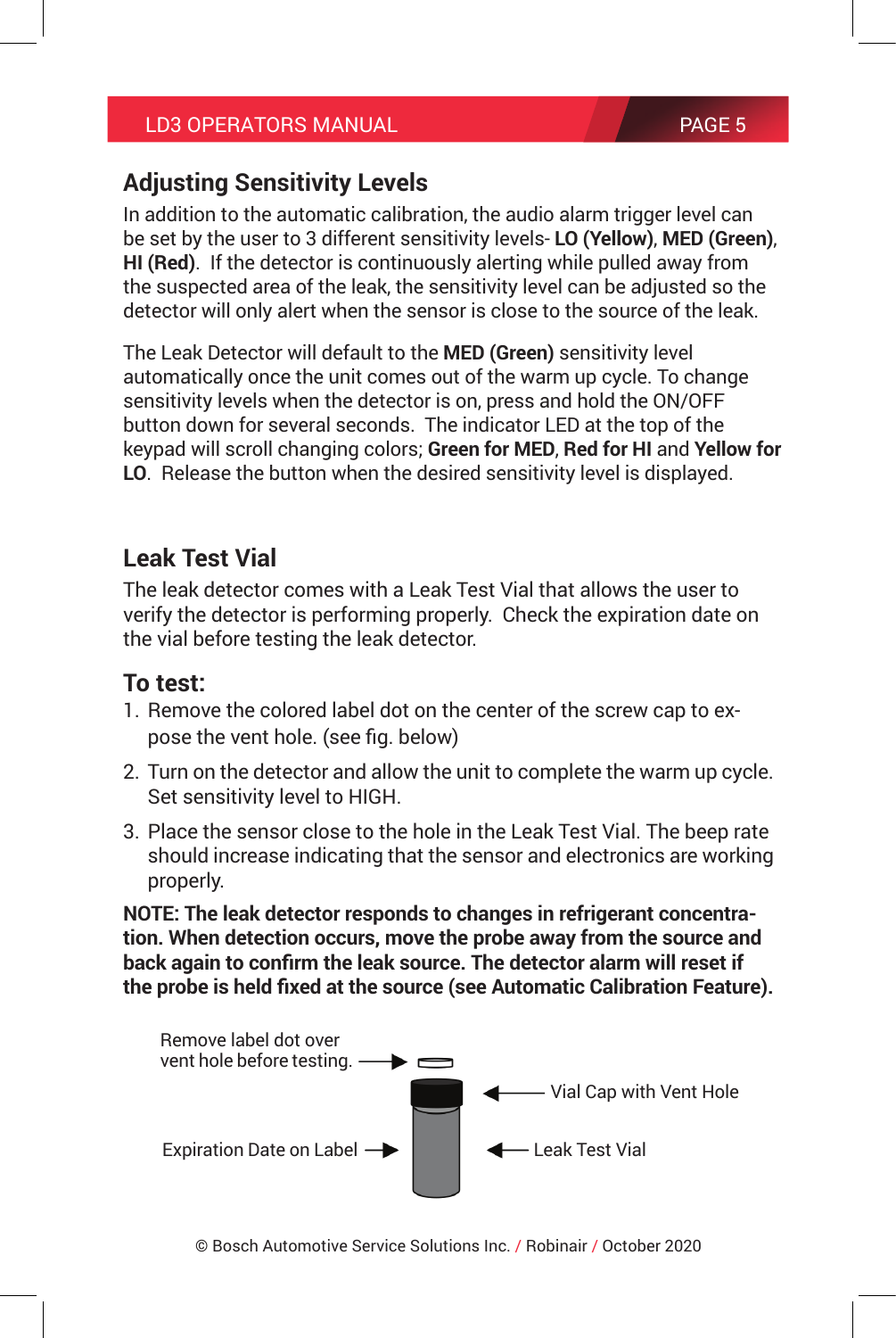## **MAINTENANCE**

 **WARNING: RISK OF FIRE OR EXPLOSION - Use AA alkaline batteries only in this product. Using the wrong type of battery could result in a fire or explosion.**

**Install Batteries:** Unscrew the battery cover located at the base of the unit

as shown. Install four AA alkaline batteries into the battery compartment in the same direction. Note the polarity mark on the inside of the battery compartment for proper battery orientation. Replace batteries when the LED Indicator display flashes RED.



## **Sensor & Sensor Filter**

**Replace Filter:** Unscrew sensor tip as shown to replace filter. Replace filter when it becomes visible dirty or after 30 hours of usage.

**Replace Sensor:** Remove sensor by pulling it out of the socket. Install the new sensor by aligning the Keyway notch in the sensor cover with the raised keyway on the sensor socket holder (see figure below).

**Note:** Do not force sensor into socket. Misalignment can damage the sensor pins.



Pull straight out (do not twist) **TO REMOVE** sensor.

| _________ |
|-----------|
|-----------|

**Important: The instrument's software is designed to alert the user if the sensor is dislodged or defective. If the sensor is not fully inserted into the six-pin socket, or if it is defective, the instrument will not come out of the "Warm Up" mode for proper operation when the power button is turned on. Additionally, if the instrument becomes unstable during its operation, it is an indication that the sensor may be defective.**



**Note: If the leak detector has been out of use for an extended period, weeks or months, the following action is recommended. Power on the instrument and allow it to come out of warm up, and then run it with the sensitivity level in the (Hi) high position for several minutes before testing it with the Leak Test Vial. This action will guarantee that the sensor is fully conditioned for maximum response to refrigerant gas.**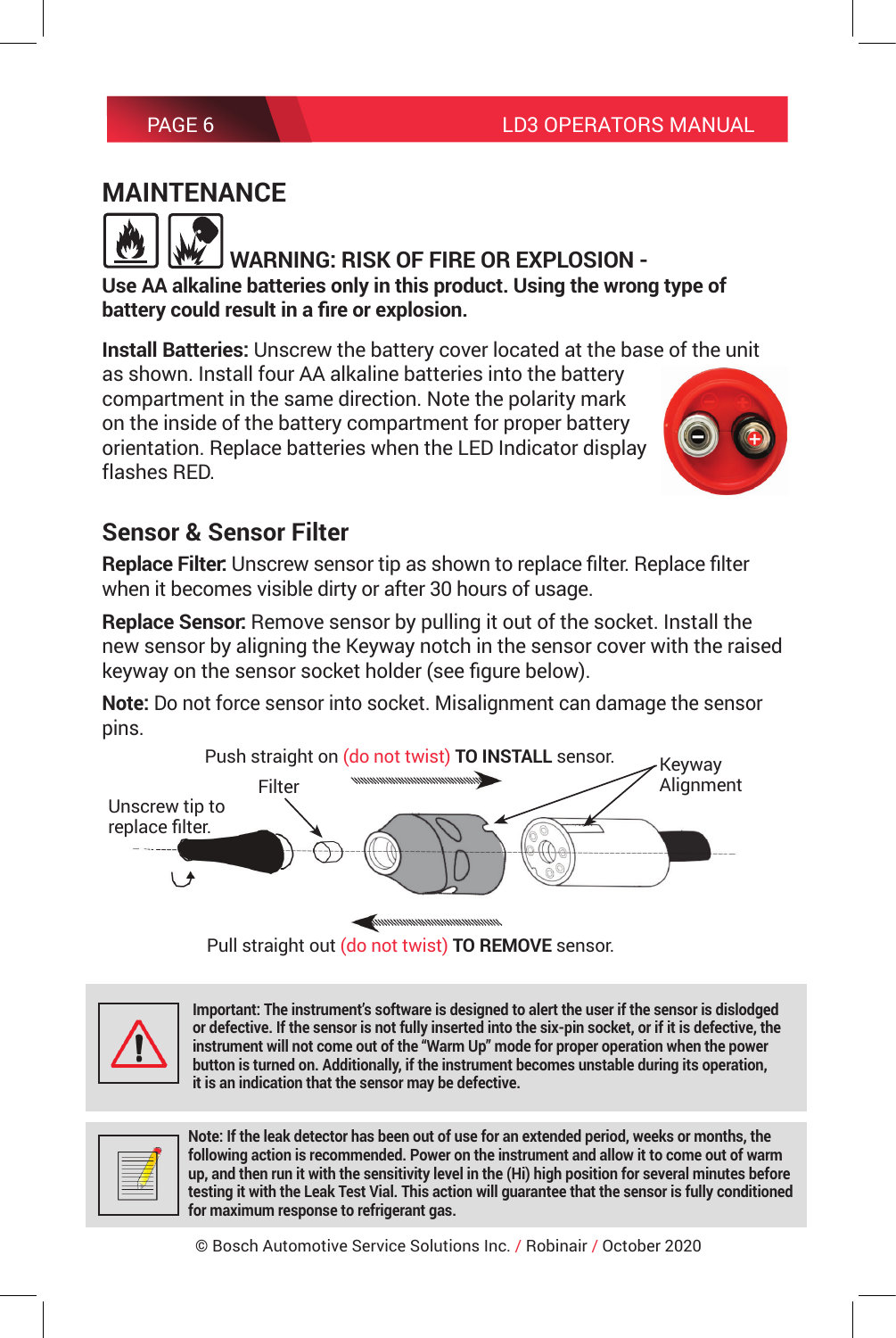## **Product Specifications**

| Model No.            | I D3                                 |  |
|----------------------|--------------------------------------|--|
| <b>Name</b>          | Leak Detector, Refrigerant Gas       |  |
| <b>Sensitivity</b>   | .05 oz/yr R134a, .0123 oz/yr R1234yf |  |
| <b>Sensor Life</b>   | > 10 years                           |  |
| <b>Response Time</b> | Instantaneous                        |  |
| <b>Power Supply</b>  | 4 AA Alkaline batteries              |  |
| <b>Battery Life</b>  | 4 hours continuous                   |  |
| Warm up time         | < 20 seconds                         |  |
| <b>Probe Length</b>  | 17 inches                            |  |
| Weight, Ibs          | $1.5$ lbs                            |  |
| <b>Warranty</b>      | 2 years (includes sensor)            |  |

## **EN14624/2005 Test Specifications**

| Minimum/Maximum<br><b>Sensitivity Threshold (fixed)</b>       | $1$ gm/yr minimum, $>50$ gm/yr<br>maximum          |  |
|---------------------------------------------------------------|----------------------------------------------------|--|
| Minimum/Maximum<br><b>Sensitivity Threshold (moving)</b>      | 3 gm/yr minimum, >50 gm/yr<br>maximum              |  |
| <b>Minimum Detection Time</b><br>(1gm/yr)                     | Approx. 1 second                                   |  |
| <b>Clearing Time</b>                                          | Approx. 9 seconds after exposure<br>to $>50$ gm/yr |  |
| <b>Minimum Threshold after</b><br><b>Maximum Exposure</b>     | 1 gm/yr                                            |  |
| <b>Sensitivity Threshold in</b><br><b>Polluted Atmosphere</b> | 1 gm/yr                                            |  |
| <b>Calibration Frequency</b>                                  | 1/yr check with calibrated leak<br>standard        |  |

# **Product Application Ambient**

- Indoor/Outdoor Use
- Temperature Range: -24—125**°**F (-31—52**°**C)
- Humidity Range: <95% Non-Condensing
- Altitude: <10,000 ft.
- Pollution Degree 4
- Protection Grade: IP51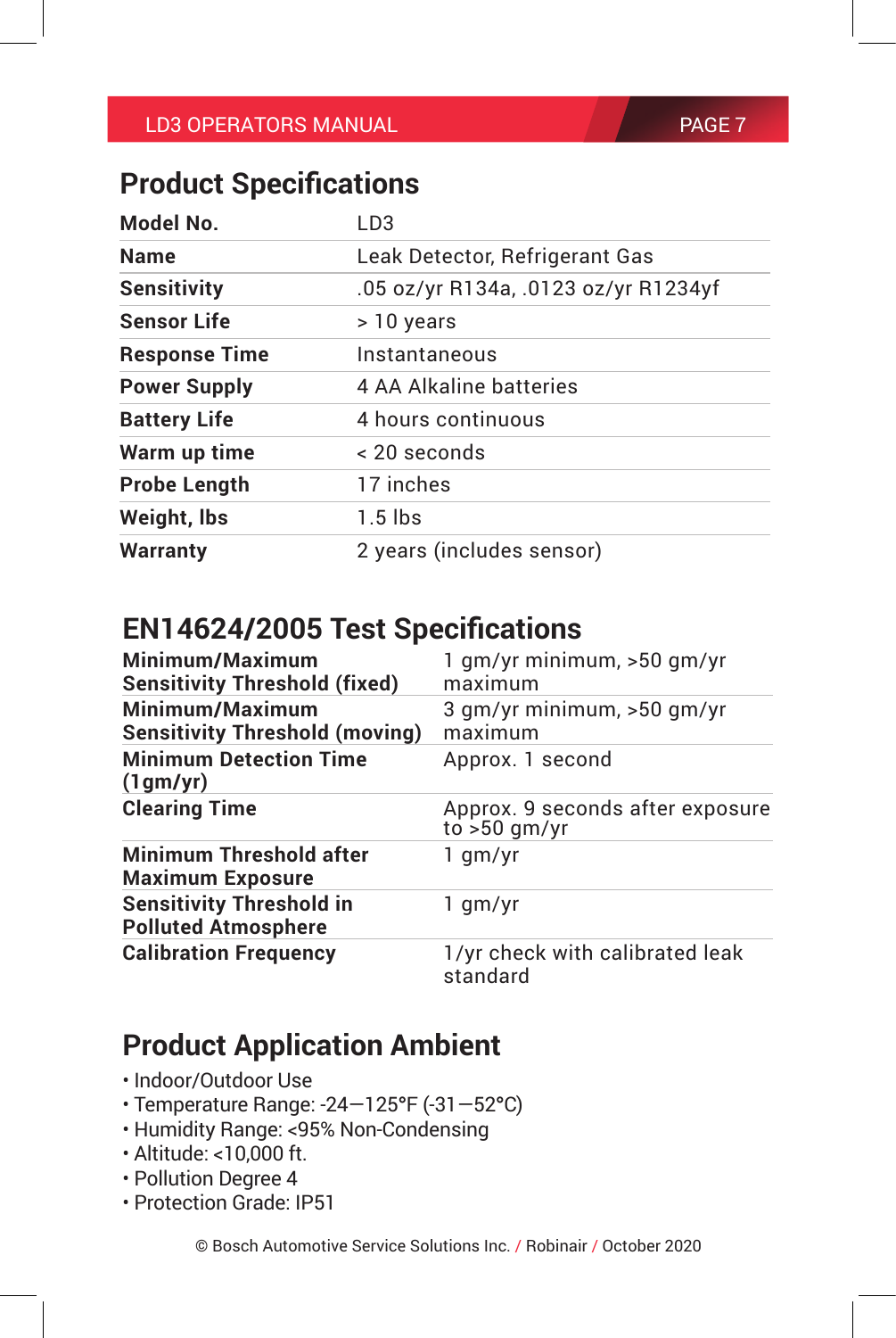# **Cross Sensitivity to Automotive Chemicals**

Some automotive solvents and chemicals have similar hydrocarbon properties as R134a and may elicit a positive response. Before leak checking, clean up any chemicals in the list below that elicit a positive response.

| <b>Chemical Name/Brand</b>                         | <b>Response</b> |
|----------------------------------------------------|-----------------|
| Rain-X Windshield Wash Fluid                       | Υ               |
| Ford Spot Remover (wet)                            | Υ               |
| Ford Rust Inhibitor                                | Υ               |
| Ford Gasket Adhesive (wet)                         | Υ               |
| Loctite Natural Blue Degreaser (diluted)           | Υ               |
| Ford Brake Parts Cleaner                           | Y               |
| Ford Silicone Rubber (uncured)                     | N               |
| Motorcraft Antifreeze heated to 160 degrees F      | N (partial)     |
| <b>Gunk Liquid Wrench</b>                          | Y               |
| <b>Ford Silicone Lubricant</b>                     | N               |
| Ford Pumice Lotion (with solvent)                  | Υ               |
| Ford Motorcraft Brake Fluid                        | Y               |
| <b>Ford Carburetor Cleaner</b>                     | Υ               |
| Dextron Transmission Fluid heated to 160 degrees F | N               |
| Quaker State Motor Oil heated to 160 degrees F     | N               |

## **Replacement Parts**

| <b>Item</b>                                         | <b>Part Number</b> |
|-----------------------------------------------------|--------------------|
| <b>Sensor with Filter</b>                           | SP01957183         |
| Sensor Filters (5 pack)                             | SP01964946         |
| <b>Leak Test Vial</b>                               | SP01964945         |
| Sensor Tip                                          | SP01964944         |
| Parts Kit (includes sensor, test vial & filter kit) | SP01957182         |
| <b>Carrying Case</b>                                | SP01957181         |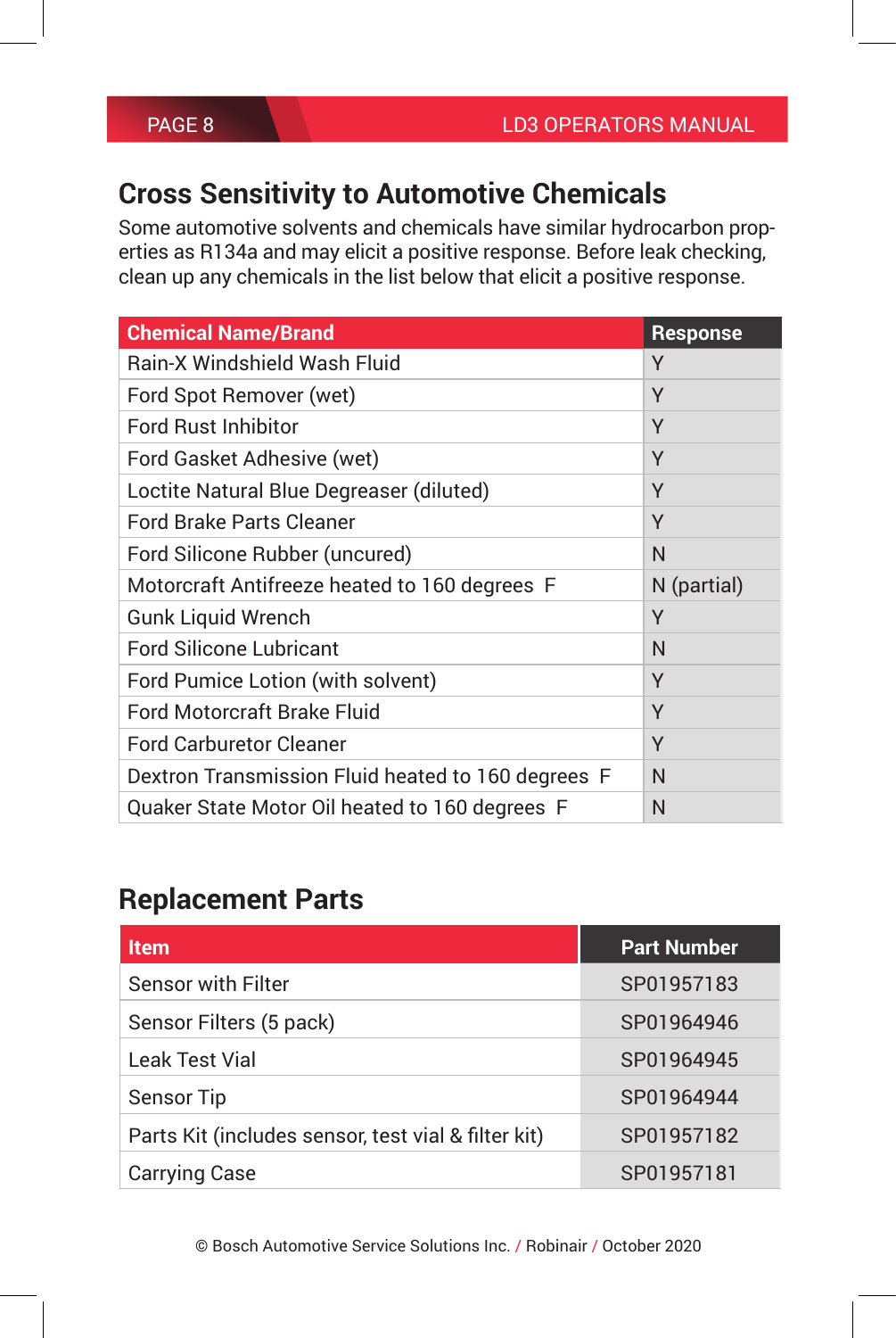## **Product Cleaning Instructions**

Remove surface dust by wiping with a dry cloth.

## **Return for Repair Policy & Warranty Policy**

Every effort has been made to provide reliable, superior quality products. However, in the event your instrument requires repair, call the Robinair Technical Hotline below for instructions.

Robinair warrants the LD3 Refrigerant Gas Leak Detector to be free of defects in materials and workmanship for a period of two years from the date of purchase. Robinair shall, at its option, repair or replace, at no charge, such products which, under normal conditions of use and service, prove to be defective in material and/or workmanship. This warranty applies to all repairable instruments that have not been tampered with or damaged through improper use including unauthorized opening of the unit. Please ship warranty units that require repair freight prepaid to Service Center along with proof of purchase, return address, phone number and/or email address.

Robinair shall not be liable for any incidental, consequential, special or punitive damages arising from the sale or use of any products, whether such claim is in contract or not. No attempt to alter, modify or amend this warranty shall be effective unless authorized in writing by an officer of Robinair.

THIS WARRANTY IS IN LIEU OF ALL OTHER WARRANTIES OR REP-RESENTATIONS, EXPRESS OR IMPLIED, INCLUDING ANY WARRANTY IMPLIED BY LAW, WHETHER FOR MERCHANTABILITY OR FITNESS FOR A PARTICULAR PURPOSE OR OTHERWISE AND SHALL BE EFFECTIVE ONLY FOR THE PERIOD THAT THIS EXPRESS WARRANTY IS EFFECTIVE. SOME STATES AND JURISDICTIONS DO NOT ALLOW LIMITATIONS ON IMPLIED WARRANTIES, SO THE ABOVE LIMITATIONS MAY NOT APPLY TO YOU.

### **Tech Services: 800-822-5561**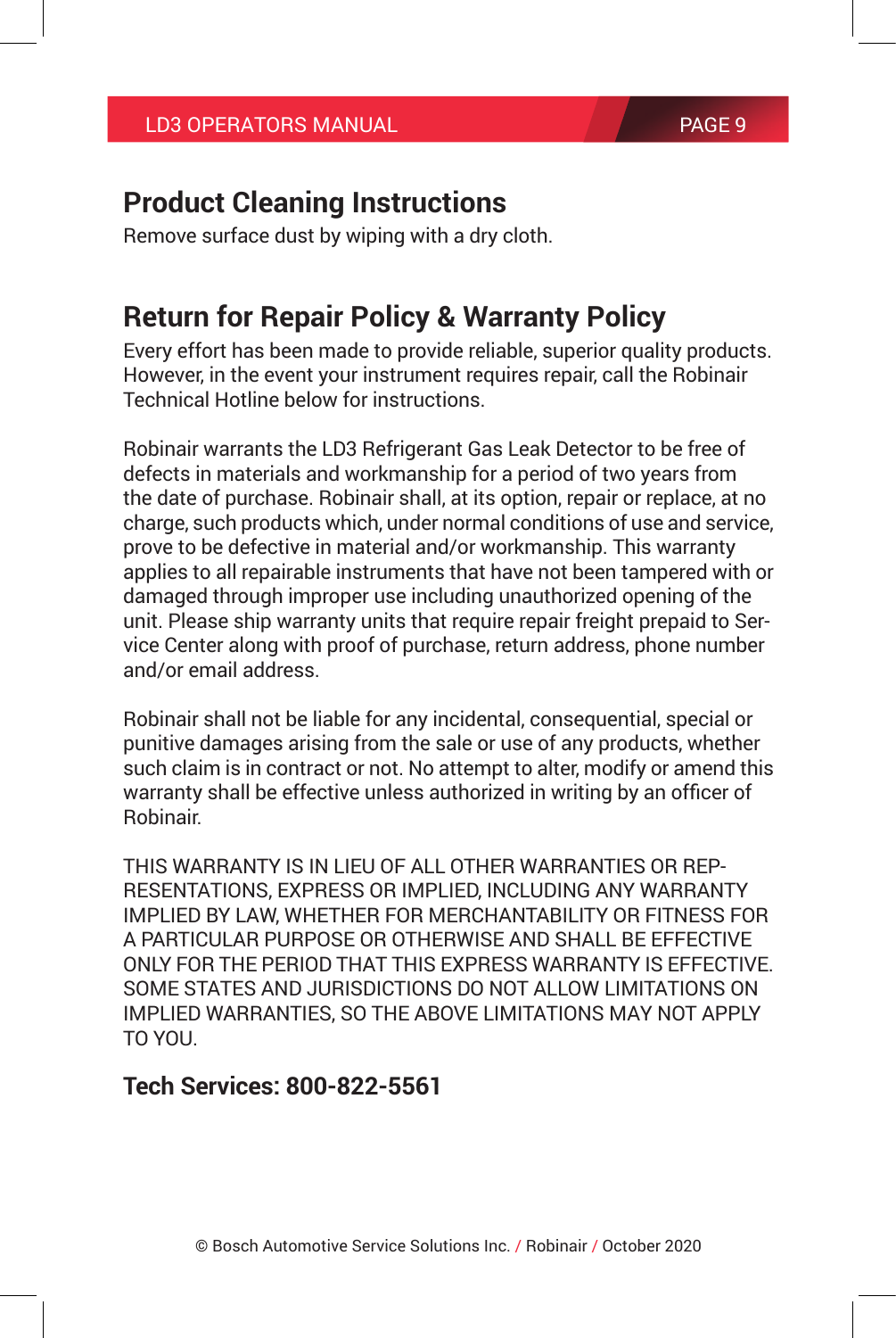#### **NOTES**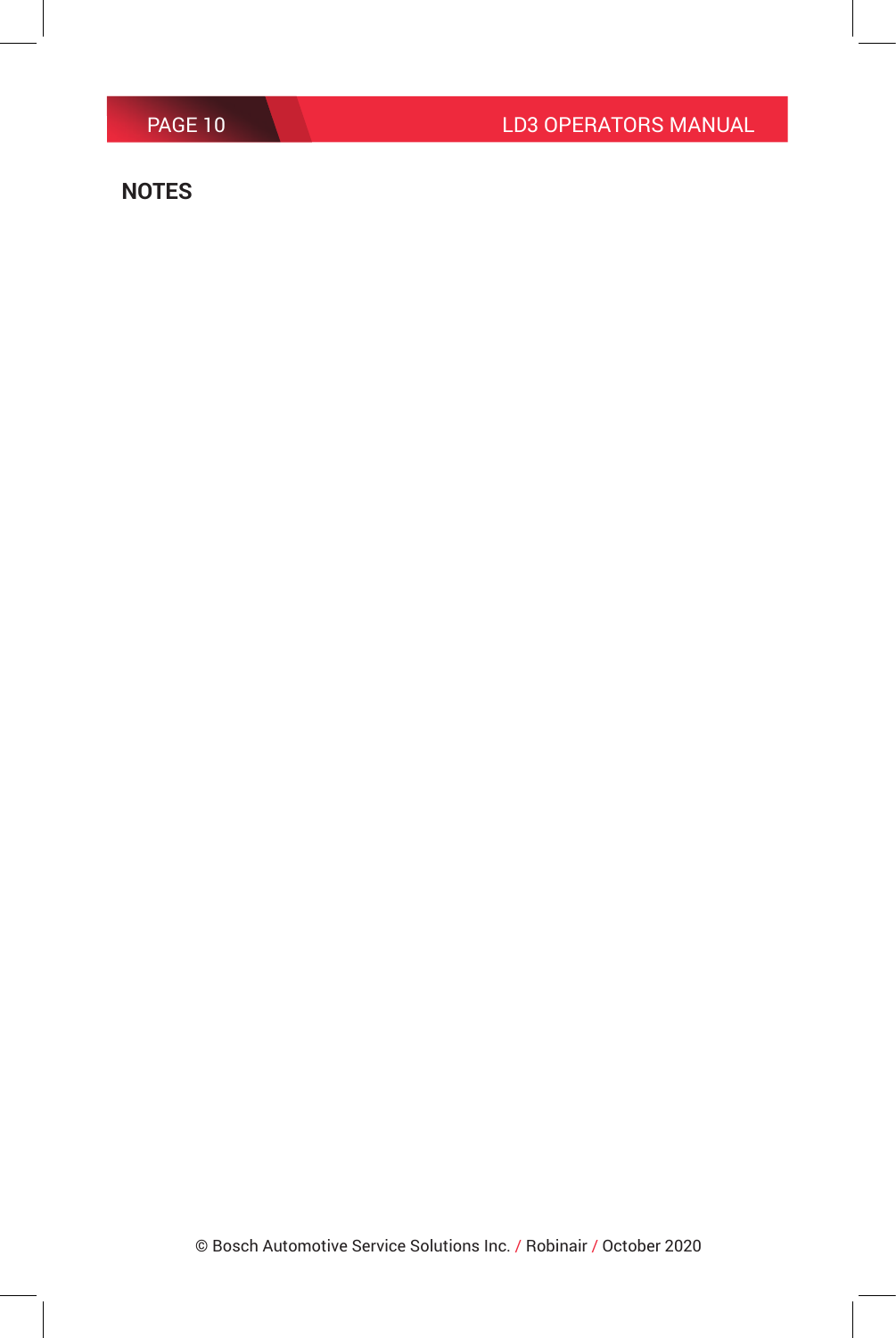### **NOTES**